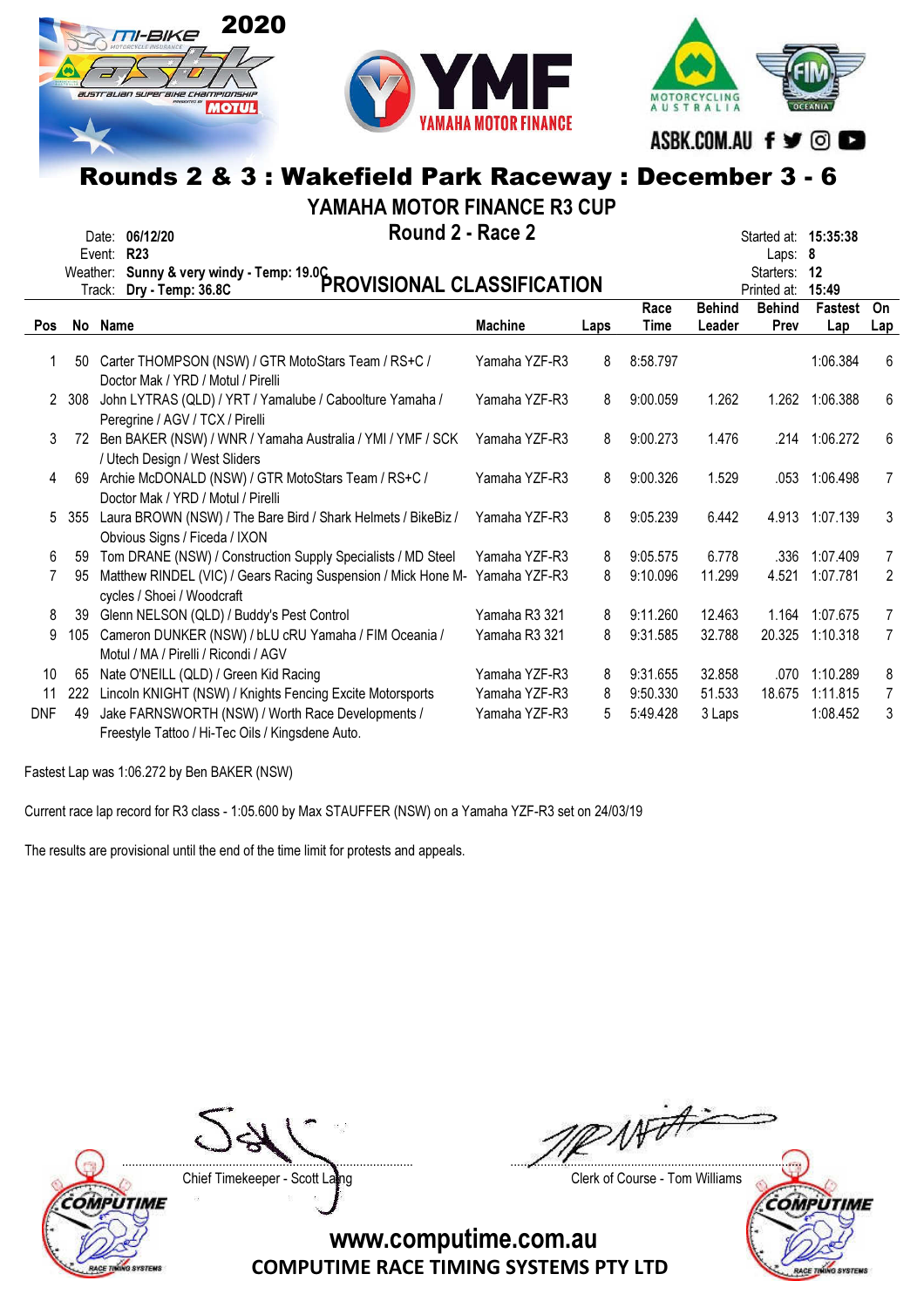





## Rounds 2 & 3 : Wakefield Park Raceway : December 3 - 6

YAMAHA MOTOR FINANCE R3 CUP

|                                                                                                          | YAMAHA MUTUK FINANCE K3 CUP               |          |                   |                   |                              |                  |                   |                                      |          |
|----------------------------------------------------------------------------------------------------------|-------------------------------------------|----------|-------------------|-------------------|------------------------------|------------------|-------------------|--------------------------------------|----------|
|                                                                                                          | 06/12/20<br>Date:<br><b>R23</b><br>Event: |          | Round 2 - Race 2  |                   |                              |                  |                   | Started at: 15:35:38<br>Laps: 8      |          |
| Weather: Sunny & very windy - Temp: 19.0C<br><b>PROVISIONAL LAP TIMES</b><br>Dry - Temp: 36.8C<br>Track: |                                           |          |                   |                   |                              |                  |                   | Starters:<br>12<br>Printed at: 15:49 |          |
|                                                                                                          | No Name                                   | Lap 1    | Lap 2             | Lap <sub>3</sub>  | Lap <sub>4</sub>             | Lap <sub>5</sub> | Lap6              | Lap 7                                | Lap 8    |
|                                                                                                          | 39 Glenn NELSON (QLD)                     | 1:13.755 | 1:07.945          | 1:08.273          | 1:08.476                     | 1:08.128         |                   | 1:08.316 1:07.675                    | 1:08.692 |
| 49                                                                                                       | Jake FARNSWORTH (NSW)                     | 1:14.716 |                   | 1:08.524 1:08.452 | 1:08.763                     | 1:08.973         |                   |                                      |          |
|                                                                                                          | 50 Carter THOMPSON (NSW)                  | 1:11.831 | 1:07.183          | 1:07.117          | 1:06.523                     | 1:06.661         | 1:06.384          | 1:06.469                             | 1:06.629 |
|                                                                                                          | 59 Tom DRANE (NSW)                        | 1:12.829 | 1:07.507          | 1:07.472          | 1:07.817                     | 1:07.495         | 1:07.479          | 1:07.409                             | 1:07.567 |
|                                                                                                          | 65 Nate O'NEILL (QLD)                     | 1:17.279 | 1:10.555          | 1:10.361          | 1:10.863                     | 1:10.995         | 1:10.731          | 1:10.582                             | 1:10.289 |
|                                                                                                          | 69 Archie McDONALD (NSW)                  | 1:11.933 | 1:07.346          | 1:07.037          | 1:06.999                     | 1:06.830         | 1:06.747          | 1:06.498                             | 1:06.936 |
|                                                                                                          | 72 Ben BAKER (NSW)                        | 1:12.028 | 1:07.397          | 1:06.934          | 1:06.906                     |                  | 1:06.517 1:06.272 | 1:06.630                             | 1:07.589 |
|                                                                                                          | 95 Matthew RINDEL (VIC)                   |          | 1:14.082 1:07.781 | 1:08.143          | 1:08.095                     | 1:07.952         | 1:08.090          | 1:07.795                             | 1:08.158 |
|                                                                                                          | 105 Cameron DUNKER (NSW)                  | 1:15.659 | 1:10.895          | 1:11.424          | 1:10.948                     | 1:11.075         | 1:10.944          | 1:10.318                             | 1:10.322 |
|                                                                                                          | 222 Lincoln KNIGHT (NSW)                  | 1:20.693 | 1:13.507          |                   | 1:12.864  1:13.674  1:12.298 |                  | 1:12.886          | 1:11.815                             | 1:12.593 |
|                                                                                                          | 308 John LYTRAS (QLD)                     | 1:12.284 | 1:06.996          | 1:06.942          | 1:06.838                     |                  | 1:06.626 1:06.388 | 1:06.803                             | 1:07.182 |
|                                                                                                          | 355 Laura BROWN (NSW)                     | 1:13.214 |                   | 1:07.444 1:07.139 | 1:07.354                     | 1:07.539         | 1:07.541          | 1:07.311                             | 1:07.697 |

The results are provisional until the end of the time limit for protests and appeals.



RACE TINING SYSTEM



Chief Timekeeper - Scott Laing Chief Timekeeper - Scott Laing

COMPUTIME

ACE TI

**SYSTEMS**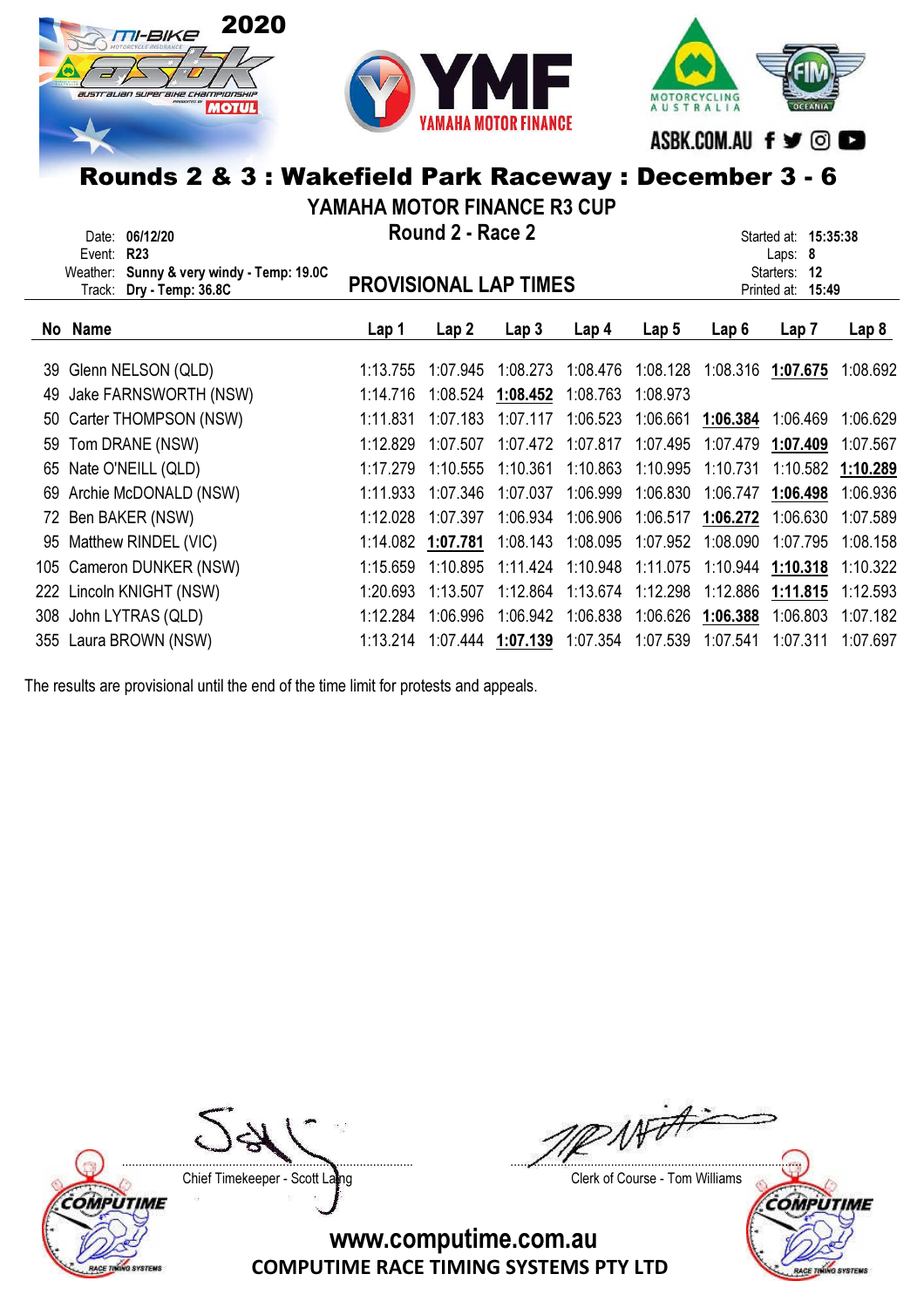



MOTORCYCLING<br>A U S T R A L I A ASBK.COM.AU f ♥ © ■

## Rounds 2 & 3 : Wakefield Park Raceway : December 3 - 6

YAMAHA MOTOR FINANCE R3 CUP

|                         | Date: 06/12/20                                                        |         |         |                      | Round 2 - Race 2               |                               |                                |         | Started at: 15:35:38              |
|-------------------------|-----------------------------------------------------------------------|---------|---------|----------------------|--------------------------------|-------------------------------|--------------------------------|---------|-----------------------------------|
|                         | Event: R23                                                            |         |         |                      |                                |                               |                                |         | Laps: 8                           |
|                         | Weather: Sunny & very windy - Temp: 19.0C<br>Track: Dry - Temp: 36.8C |         |         |                      | <b>PROVISIONAL SPLIT TIMES</b> |                               |                                |         | Starters: 12<br>Printed at: 15:49 |
| Lap                     | Split 1                                                               | Split 2 | Split 3 | Lap Time             | Lap                            | Split 1                       | Split 2                        | Split 3 | Lap Time                          |
|                         | 39 Glenn NELSON (QLD) (8th)                                           |         |         |                      |                                | 65 Nate O'NEILL (QLD) (10th)  |                                |         |                                   |
| 1                       | 24.196                                                                | 24.721  | 24.838  | 1:13.755             | 1                              | 25.651                        | 25.942                         | 25.686  | 1:17.279                          |
| $\overline{2}$          | 18.601                                                                | 24.536  | 24.808  | 1:07.945             | 2                              | 19.539                        | 25.595                         | 25.421  | 1:10.555                          |
| 3                       | 18.868                                                                | 24.582  | 24.823  | 1:08.273             | 3                              | 19.423                        | 25.656                         | 25.282  | 1:10.361                          |
| 4                       | 18.904                                                                | 24.842  | 24.730  | 1:08.476             | 4                              | 19.479                        | 25.965                         | 25.419  | 1:10.863                          |
| 5                       | 18.594                                                                | 24.717  | 24.817  | 1:08.128             | 5                              | 19.806                        | 25.779                         | 25.410  | 1:10.995                          |
| $\boldsymbol{6}$        | 18.645                                                                | 24.616  | 25.055  | 1:08.316             | 6                              | 19.601                        | 25.835                         | 25.295  | 1:10.731                          |
| $\overline{7}$          |                                                                       |         | 24.771  |                      | $\overline{7}$                 | 20.013                        |                                |         | 1:10.582                          |
| 8                       | 18.571<br>18.602                                                      | 24.333  | 24.995  | 1:07.675<br>1:08.692 | 8                              | 19.585                        | 25.323<br>25.592               | 25.246  |                                   |
|                         |                                                                       | 25.095  |         |                      |                                |                               |                                | 25.112  | 1:10.289                          |
|                         | 49 Jake FARNSWORTH (NSW) (DNF)                                        |         |         |                      |                                |                               | 69 Archie McDONALD (NSW) (4th) |         |                                   |
| 1                       | 24.700                                                                | 24.835  | 25.181  | 1:14.716             | 1                              | 23.215                        | 24.082                         | 24.636  | 1:11.933                          |
| $\overline{\mathbf{c}}$ | 18.656                                                                | 24.847  | 25.021  | 1:08.524             | 2                              | 18.582                        | 24.206                         | 24.558  | 1:07.346                          |
| 3                       | 18.603                                                                | 24.965  | 24.884  | 1:08.452             | 3                              | 18.544                        | 24.182                         | 24.311  | 1:07.037                          |
| 4                       | 18.623                                                                | 25.007  | 25.133  | 1:08.763             | 4                              | 18.531                        | 24.089                         | 24.379  | 1:06.999                          |
| 5                       | 18.833                                                                | 24.969  | 25.171  | 1:08.973             | 5                              | 18.578                        | 24.067                         | 24.185  | 1:06.830                          |
|                         |                                                                       |         |         |                      | 6                              | 18.471                        | 23.942                         | 24.334  | 1:06.747                          |
|                         | 50 Carter THOMPSON (NSW) (1st)                                        |         |         |                      | $\overline{7}$                 | 18.391                        | 24.023                         | 24.084  | 1:06.498                          |
| 1                       | 22.808                                                                | 24.195  | 24.828  | 1:11.831             | 8                              | 18.416                        | 24.174                         | 24.346  | 1:06.936                          |
| $\boldsymbol{2}$        | 18.374                                                                | 24.354  | 24.455  | 1:07.183             |                                |                               |                                |         |                                   |
| $\mathfrak{z}$          | 18.396                                                                | 24.280  | 24.441  | 1:07.117             |                                | 72 Ben BAKER (NSW) (3rd)      |                                |         |                                   |
| 4                       | 18.318                                                                | 23.862  | 24.343  | 1:06.523             | 1                              | 23.491                        | 24.258                         | 24.279  | 1:12.028                          |
| 5                       | 18.398                                                                | 23.955  | 24.308  | 1:06.661             | 2                              | 18.844                        | 24.238                         | 24.315  | 1:07.397                          |
| 6                       | 18.346                                                                | 23.775  | 24.263  | 1:06.384             | 3                              | 18.581                        | 24.243                         | 24.110  | 1:06.934                          |
| $\overline{7}$          | 18.362                                                                | 23.860  | 24.247  | 1:06.469             | 4                              | 18.679                        | 24.053                         | 24.174  | 1:06.906                          |
| 8                       | 18.318                                                                | 24.101  | 24.210  | 1:06.629             | 5                              | 18.324                        | 24.045                         | 24.148  | 1:06.517                          |
|                         |                                                                       |         |         |                      | 6                              | 18.347                        | 23.899                         | 24.026  | 1:06.272                          |
|                         | 59 Tom DRANE (NSW) (6th)                                              |         |         |                      | $\overline{7}$                 | 18.489                        | 24.020                         | 24.121  | 1:06.630                          |
| 1                       | 23.853                                                                | 24.477  | 24.499  | 1:12.829             | 8                              | 18.275                        | 24.685                         | 24.629  | 1:07.589                          |
| $\overline{2}$          | 18.694                                                                | 24.281  | 24.532  | 1:07.507             |                                |                               |                                |         |                                   |
| 3                       | 18.657                                                                | 24.143  | 24.672  | 1:07.472             |                                | 95 Matthew RINDEL (VIC) (7th) |                                |         |                                   |
| 4                       | 18.928                                                                | 24.310  | 24.579  | 1:07.817             | 1                              | 24.513                        | 24.909                         | 24.660  | 1:14.082                          |
| 5                       | 18.742                                                                | 24.269  | 24.484  | 1:07.495             | 2                              | 18.692                        | 24.772                         | 24.317  | 1:07.781                          |
| 6                       | 18.584                                                                | 24.320  | 24.575  | 1:07.479             | 3                              | 18.906                        | 24.687                         | 24.550  | 1:08.143                          |
| 7                       | 18.638                                                                | 24.152  | 24.619  | 1:07.409             | 4                              | 18.699                        | 24.877                         | 24.519  | 1:08.095                          |
| 8                       | 18.687                                                                | 24.370  | 24.510  | 1:07.567             | 5                              | 18.728                        | 24.652                         | 24.572  | 1:07.952                          |



Chief Timekeeper - Scott Laing Chief Timekeeper - Scott Laing

Artiti ....................................................................................... .......................................................................................

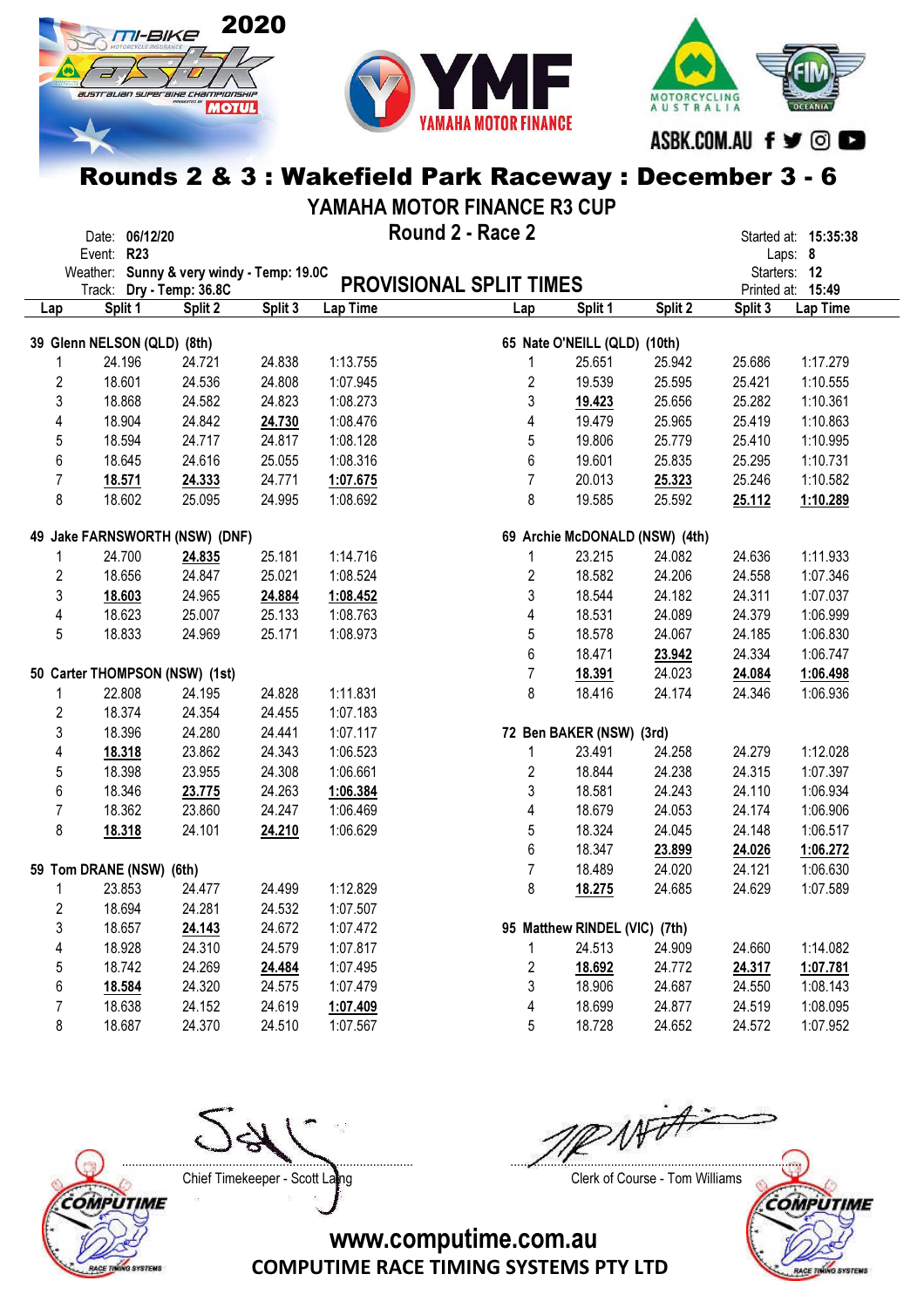



MOTORCYCLING<br>AUSTRALIA ASBK.COM.AU f y @

#### Rounds 2 & 3 : Wakefield Park Raceway : December 3 - 6

YAMAHA MOTOR FINANCE R3 CUP

|                         | Event: | Date: 06/12/20<br><b>R23</b>    |                                           |         |                 | Round 2 - Race 2               |                |                             |         |              | Started at: 15:35:38<br>Laps: 8 |
|-------------------------|--------|---------------------------------|-------------------------------------------|---------|-----------------|--------------------------------|----------------|-----------------------------|---------|--------------|---------------------------------|
|                         |        |                                 | Weather: Sunny & very windy - Temp: 19.0C |         |                 | <b>PROVISIONAL SPLIT TIMES</b> |                |                             |         | Starters: 12 |                                 |
|                         |        | Track: Dry - Temp: 36.8C        |                                           |         |                 |                                |                |                             |         |              | Printed at: 15:49               |
| Lap                     |        | Split 1                         | Split 2                                   | Split 3 | <b>Lap Time</b> | Lap                            |                | Split 1                     | Split 2 | Split 3      | Lap Time                        |
| 6                       |        | 18.695                          | 24.837                                    | 24.558  | 1:08.090        |                                |                | 308 John LYTRAS (QLD) (2nd) |         |              |                                 |
| 7                       |        | 18.799                          | 24.617                                    | 24.379  | 1:07.795        |                                |                | 23.635                      | 24.277  | 24.372       | 1:12.284                        |
| 8                       |        | 18.705                          | 25.114                                    | 24.339  | 1:08.158        |                                | 2              | 18.381                      | 24.214  | 24.401       | 1:06.996                        |
|                         |        |                                 |                                           |         |                 |                                | 3              | 18.345                      | 24.251  | 24.346       | 1:06.942                        |
|                         |        |                                 | 105 Cameron DUNKER (NSW) (9th)            |         |                 |                                | 4              | 18.427                      | 24.095  | 24.316       | 1:06.838                        |
|                         |        | 25.200                          | 25.286                                    | 25.173  | 1:15.659        |                                | 5              | 18.283                      | 24.180  | 24.163       | 1:06.626                        |
| $\overline{\mathbf{c}}$ |        | 19.243                          | 26.153                                    | 25.499  | 1:10.895        |                                | 6              | 18.245                      | 23.907  | 24.236       | 1:06.388                        |
| 3                       |        | 19.531                          | 26.133                                    | 25.760  | 1:11.424        |                                | $\overline{7}$ | 18.627                      | 23.985  | 24.191       | 1:06.803                        |
| 4                       |        | 19.452                          | 25.870                                    | 25.626  | 1:10.948        |                                | 8              | 18.309                      | 24.548  | 24.325       | 1:07.182                        |
| 5                       |        | 19.670                          | 25.737                                    | 25.668  | 1:11.075        |                                |                |                             |         |              |                                 |
| 6                       |        | 19.746                          | 26.082                                    | 25.116  | 1:10.944        |                                |                | 355 Laura BROWN (NSW) (5th) |         |              |                                 |
| 7                       |        | 19.512                          | 25.250                                    | 25.556  | 1:10.318        |                                |                | 23.989                      | 24.708  | 24.517       | 1:13.214                        |
| 8                       |        | 19.365                          | 25.522                                    | 25.435  | 1:10.322        |                                | 2              | 18.533                      | 24.442  | 24.469       | 1:07.444                        |
|                         |        |                                 |                                           |         |                 |                                | 3              | 18.494                      | 24.282  | 24.363       | 1:07.139                        |
|                         |        | 222 Lincoln KNIGHT (NSW) (11th) |                                           |         |                 |                                | 4              | 18.473                      | 24.419  | 24.462       | 1:07.354                        |
|                         |        | 26.593                          | 27.333                                    | 26.767  | 1:20.693        |                                | 5              | 18.529                      | 24.481  | 24.529       | 1:07.539                        |
| 2                       |        | 20.346                          | 26.837                                    | 26.324  | 1:13.507        |                                | 6              | 18.494                      | 24.528  | 24.519       | 1:07.541                        |
| 3                       |        | 20.060                          | 26.597                                    | 26.207  | 1:12.864        |                                | $\overline{7}$ | 18.451                      | 24.475  | 24.385       | 1:07.311                        |
| 4                       |        | 19.953                          | 26.696                                    | 27.025  | 1:13.674        |                                | 8              | 18.468                      | 24.560  | 24.669       | 1:07.697                        |
| 5                       |        | 19.871                          | 26.530                                    | 25.897  | 1:12.298        |                                |                |                             |         |              |                                 |
| 6                       |        | 19.819                          | 26.923                                    | 26.144  | 1:12.886        |                                |                |                             |         |              |                                 |
| 7                       |        | 19.694                          | 26.110                                    | 26.011  | 1:11.815        |                                |                |                             |         |              |                                 |
| 8                       |        | 19.981                          | 26.579                                    | 26.033  | 1:12.593        |                                |                |                             |         |              |                                 |

The results are provisional until the end of the time limit for protests and appeals.



Chief Timekeeper - Scott Laing Chief Timekeeper - Scott Laing

....................................................................................... .......................................................................................

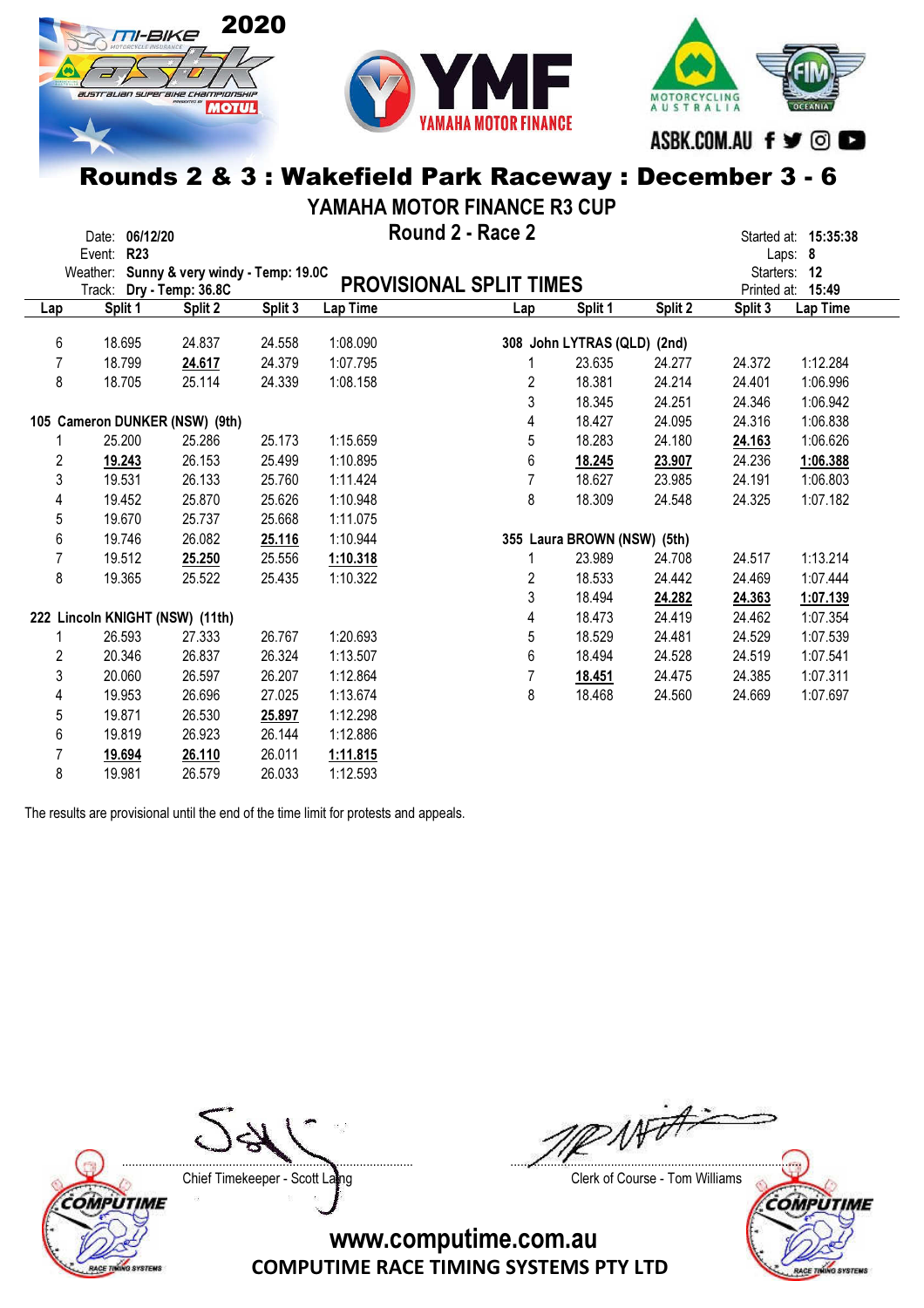



ASBK.COM.AU f y @

MOTORCYCLING<br>AUSTRALIA

### Rounds 2 & 3 : Wakefield Park Raceway : December 3 - 6

YAMAHA MOTOR FINANCE R3 CUP

| Date: 06/12/20<br>Event: R23<br>Track: Dry - Temp: 36.8C |            |     | Round 2 - Race 2<br>Weather: Sunny & very windy - Temp: 19.0C<br>Track: Dry - Temp: 36.8C PROVISIONAL FASTEST LAPS SEQUENCE |                | Started at: <b>15:35:38</b><br>Laps: $8$<br>Starters: 12<br>Printed at: 15:49 |                |
|----------------------------------------------------------|------------|-----|-----------------------------------------------------------------------------------------------------------------------------|----------------|-------------------------------------------------------------------------------|----------------|
|                                                          | Race       |     |                                                                                                                             |                | Fastest                                                                       | On             |
| Lap                                                      | <b>Pos</b> |     | No Name                                                                                                                     | <b>Machine</b> | Lap                                                                           | Lap            |
|                                                          |            | 50  | Carter THOMPSON (NSW)                                                                                                       | Yamaha YZF-R3  | 1:11.831                                                                      |                |
| 2                                                        |            | 50  | Carter THOMPSON (NSW)                                                                                                       | Yamaha YZF-R3  | 1:07.183                                                                      |                |
| 2                                                        | 3          | 308 | John LYTRAS (QLD)                                                                                                           | Yamaha YZF-R3  | 1:06.996                                                                      | $\overline{c}$ |
| 3                                                        | 2          | 308 | John LYTRAS (QLD)                                                                                                           | Yamaha YZF-R3  | 1:06.942                                                                      | 3              |
| 3                                                        | 4          |     | 72 Ben BAKER (NSW)                                                                                                          | Yamaha YZF-R3  | 1:06.934                                                                      | 3              |
| 4                                                        |            | 50  | Carter THOMPSON (NSW)                                                                                                       | Yamaha YZF-R3  | 1:06.523                                                                      | 4              |
| 5                                                        | 3          |     | 72 Ben BAKER (NSW)                                                                                                          | Yamaha YZF-R3  | 1:06.517                                                                      | 5              |
| 6                                                        |            | 50  | Carter THOMPSON (NSW)                                                                                                       | Yamaha YZF-R3  | 1:06.384                                                                      | 6              |
| 6                                                        | 2          |     | 72 Ben BAKER (NSW)                                                                                                          | Yamaha YZF-R3  | 1:06.272                                                                      | 6              |
|                                                          |            |     |                                                                                                                             |                |                                                                               |                |

The results are provisional until the end of the time limit for protests and appeals.



Witt ....................................................................................... .......................................................................................

Chief Timekeeper - Scott Laing Chief Timekeeper - Scott Laing

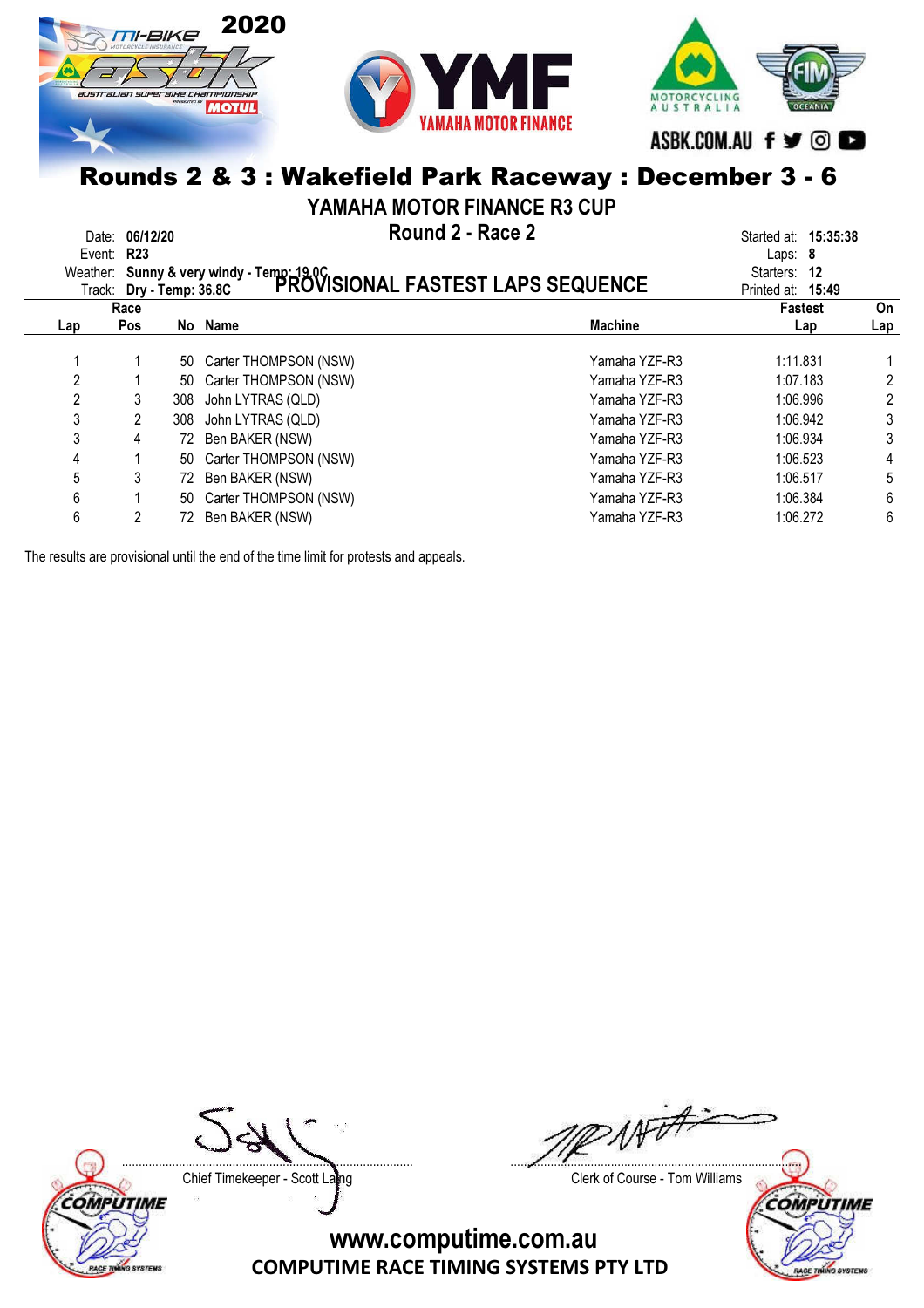





## Rounds 2 & 3 : Wakefield Park Raceway : December 3 - 6

YAMAHA MOTOR FINANCE R3 CUP

|     | Date: 06/12/20<br>Event: R23              |                          |     |                      |             |           | Round 2 - Race 2             |              |           |                      |        | Started at: 15:35:38<br>Laps: 8 |  |
|-----|-------------------------------------------|--------------------------|-----|----------------------|-------------|-----------|------------------------------|--------------|-----------|----------------------|--------|---------------------------------|--|
|     | Weather: Sunny & very windy - Temp: 19.0C |                          |     |                      |             |           | <b>PROVISIONAL LAP SHEET</b> |              |           |                      |        | Starters: 12                    |  |
|     | Lap Time                                  | Track: Dry - Temp: 36.8C | No  |                      |             |           |                              |              |           |                      | Gap    | Printed at: 15:49               |  |
| No  |                                           | Gap                      | 308 | Lap Time<br>1:06.942 | Gap<br>.091 | No<br>355 | Lap Time<br>1:07.539         | Gap<br>3.375 | No<br>105 | Lap Time<br>1:10.318 | 29.095 |                                 |  |
|     | Lap 1                                     |                          | 69  | 1:07.037             | .185        | 59        | 1:07.495                     | 3.805        | 65        | 1:10.582             | 29.198 |                                 |  |
| 50  | 1:11.831                                  |                          | 72  | 1:06.934             | .228        | 95        | 1:07.952                     | 6.738        | 222       | 1:11.815             | 45.569 |                                 |  |
| 69  | 1:11.933                                  | .102                     | 355 | 1:07.139             | 1.666       | 39        | 1:08.128                     | 7.262        |           |                      |        |                                 |  |
| 72  | 1:12.028                                  | .197                     | 59  | 1:07.472             | 1.677       | 49        | 1:08.973                     | 10.113       |           | Lap <sub>8</sub>     |        |                                 |  |
| 308 | 1:12.284                                  | .453                     | 39  | 1:08.273             | 3.842       | 105       | 1:11.075                     | 20.686       | 50        | 1:06.629             |        |                                 |  |
| 59  | 1:12.829                                  | .998                     | 95  | 1:08.143             | 3.875       | 65        | 1:10.995                     | 20.738       | 308       | 1:07.182             | 1.262  |                                 |  |
| 355 | 1:13.214                                  | 1.383                    | 49  | 1:08.452             | 5.561       | 222       | 1:12.298                     | 33.721       | 72        | 1:07.589             | 1.476  |                                 |  |
| 39  | 1:13.755                                  | 1.924                    | 105 | 1:11.424             | 11.847      |           |                              |              | 69        | 1:06.936             | 1.529  |                                 |  |
| 95  | 1:14.082                                  | 2.251                    | 65  | 1:10.361             | 12.064      |           | Lap <sub>6</sub>             |              | 355       | 1:07.697             | 6.442  |                                 |  |
| 49  | 1:14.716                                  | 2.885                    | 222 | 1:12.864             | 20.933      | 50        | 1:06.384                     |              | 59        | 1:07.567             | 6.778  |                                 |  |
| 105 | 1:15.659                                  | 3.828                    |     |                      |             | 72        | 1:06.272                     | .355         | 95        | 1:08.158             | 11.299 |                                 |  |
| 65  | 1:17.279                                  | 5.448                    |     | Lap 4                |             | 308       | 1:06.388                     | .375         | 39        | 1:08.692             | 12.463 |                                 |  |
| 222 | 1:20.693                                  | 8.862                    | 50  | 1:06.523             |             | 69        | 1:06.747                     | 1.193        | 105       | 1:10.322             | 32.788 |                                 |  |
|     |                                           |                          | 308 | 1:06.838             | .406        | 355       | 1:07.541                     | 4.532        | 65        | 1:10.289             | 32.858 |                                 |  |
|     | Lap <sub>2</sub>                          |                          | 72  | 1:06.906             | .611        | 59        | 1:07.479                     | 4.900        | 222       | 1:12.593             | 51.533 |                                 |  |
| 50  | 1:07.183                                  |                          | 69  | 1:06.999             | .661        | 95        | 1:08.090                     | 8.444        |           |                      |        |                                 |  |
| 69  | 1:07.346                                  | .265                     | 355 | 1:07.354             | 2.497       | 39        | 1:08.316                     | 9.194        |           |                      |        |                                 |  |
| 308 | 1:06.996                                  | .266                     | 59  | 1:07.817             | 2.971       | 65        | 1:10.731                     | 25.085       |           |                      |        |                                 |  |
| 72  | 1:07.397                                  | .411                     | 95  | 1:08.095             | 5.447       | 105       | 1:10.944                     | 25.246       |           |                      |        |                                 |  |
| 59  | 1:07.507                                  | 1.322                    | 39  | 1:08.476             | 5.795       | 222       | 1:12.886                     | 40.223       |           |                      |        |                                 |  |
| 355 | 1:07.444                                  | 1.644                    | 49  | 1:08.763             | 7.801       |           |                              |              |           |                      |        |                                 |  |
| 39  | 1:07.945                                  | 2.686                    | 105 | 1:10.948             | 16.272      |           | Lap <sub>7</sub>             |              |           |                      |        |                                 |  |
| 95  | 1:07.781                                  | 2.849                    | 65  | 1:10.863             | 16.404      | 50        | 1:06.469                     |              |           |                      |        |                                 |  |
| 49  | 1:08.524                                  | 4.226                    | 222 | 1:13.674             | 28.084      | 72        | 1:06.630                     | .516         |           |                      |        |                                 |  |
| 105 | 1:10.895                                  | 7.540                    |     |                      |             | 308       | 1:06.803                     | .709         |           |                      |        |                                 |  |
| 65  | 1:10.555                                  | 8.820                    |     | Lap 5                |             | 69        | 1:06.498                     | 1.222        |           |                      |        |                                 |  |
| 222 | 1:13.507                                  | 15.186                   | 50  | 1:06.661             |             | 355       | 1:07.311                     | 5.374        |           |                      |        |                                 |  |
|     |                                           |                          | 308 | 1:06.626             | .371        | 59        | 1:07.409                     | 5.840        |           |                      |        |                                 |  |
|     | Lap <sub>3</sub>                          |                          | 72  | 1:06.517             | .467        | 95        | 1:07.795                     | 9.770        |           |                      |        |                                 |  |
| 50  | 1:07.117                                  |                          | 69  | 1:06.830             | .830        | 39        | 1:07.675                     | 10.400       |           |                      |        |                                 |  |

The results are provisional until the end of the time limit for protests and appeals.

COMPUTIME ACE TINING SYSTEMS

....................................................................................... .......................................................................................

Chief Timekeeper - Scott Laing Chief Timekeeper - Scott Laing

**COMPUTIME** 

ACE TI

**SYSTEMS**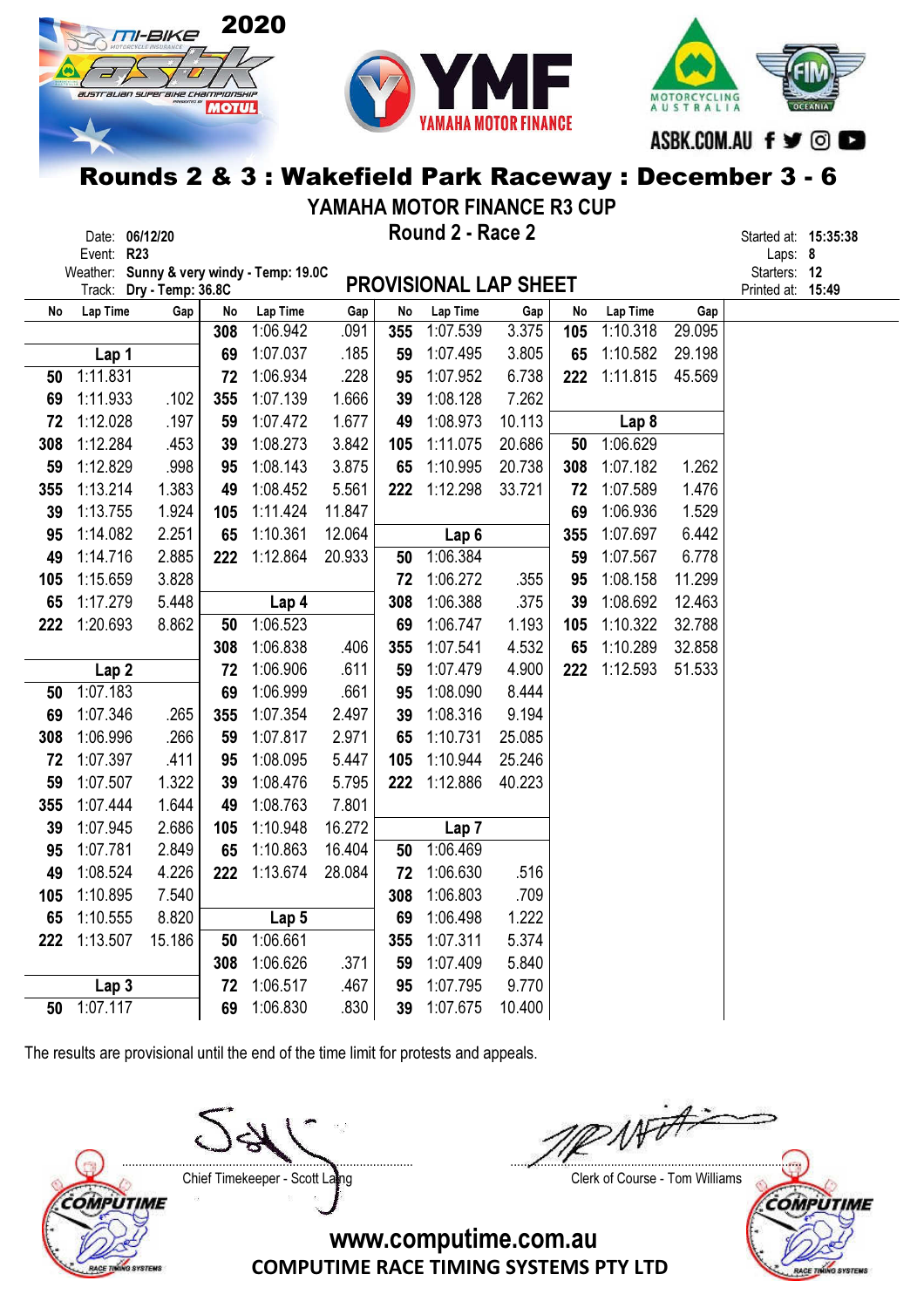



MOTORCYCLING<br>AUSTRALIA ASBK.COM.AU f ♥ © ■

## Rounds 2 & 3 : Wakefield Park Raceway : December 3 - 6

YAMAHA MOTOR FINANCE R3 CUP

| Date:<br>Event:                                                                                                                                                                    | 06/12/20<br><b>R23</b>                                                                       |                                                                          |                                                                                 |                                                                                 | Round 2 - Race 2                                                                |                                                                                 |                                                                           |                                                                            |                                                                    | Started at: 15:35:38<br>Laps: 8                                                                                                                                    |
|------------------------------------------------------------------------------------------------------------------------------------------------------------------------------------|----------------------------------------------------------------------------------------------|--------------------------------------------------------------------------|---------------------------------------------------------------------------------|---------------------------------------------------------------------------------|---------------------------------------------------------------------------------|---------------------------------------------------------------------------------|---------------------------------------------------------------------------|----------------------------------------------------------------------------|--------------------------------------------------------------------|--------------------------------------------------------------------------------------------------------------------------------------------------------------------|
| Weather:<br>Track:                                                                                                                                                                 | Sunny & very windy - Temp: 19.0C<br>Dry - Temp: 36.8C                                        |                                                                          |                                                                                 | <b>PROVISIONAL LAP CHART</b>                                                    |                                                                                 |                                                                                 |                                                                           |                                                                            |                                                                    | Starters: 12<br>Printed at: 15:49                                                                                                                                  |
| <b>Name</b>                                                                                                                                                                        | Grid                                                                                         | 1                                                                        | $\overline{2}$                                                                  | 3                                                                               | 4                                                                               | 5                                                                               | 6                                                                         | 7                                                                          | 8                                                                  | <b>Name</b>                                                                                                                                                        |
| A. McDONALD<br>C. THOMPSON<br><b>B. BAKER</b><br><b>B. DEMMERY</b><br><b>J. LYTRAS</b><br>T. DRANE<br>L. BROWN<br>R. OUGHTRED<br>G. NELSON<br>J. HATCH<br>M. RINDEL<br>A. GRENFELL | $\mathcal{C}^{\bullet}$<br>50<br>72<br>11<br>308<br>59<br>355<br>121<br>39<br>99<br>95<br>36 | c۵<br>69<br>72<br>308<br>59<br>355<br>39<br>95<br>49<br>105<br>65<br>222 | <u>rn</u><br>69<br>308<br>72<br>59<br>355<br>39<br>95<br>49<br>105<br>65<br>222 | <u>rn</u><br>308<br>69<br>72<br>355<br>59<br>39<br>95<br>49<br>105<br>65<br>222 | <u>rn</u><br>308<br>72<br>69<br>355<br>59<br>95<br>39<br>49<br>105<br>65<br>222 | <u>ra</u><br>308<br>72<br>69<br>355<br>59<br>95<br>39<br>49<br>105<br>65<br>222 | <u>rn</u><br>72<br>308<br>69<br>355<br>59<br>95<br>39<br>65<br>105<br>222 | <u>- A</u><br>72<br>308<br>69<br>355<br>59<br>95<br>39<br>105<br>65<br>222 | 50<br>308<br>72<br>69<br>355<br>59<br>95<br>39<br>105<br>65<br>222 | C. THOMPSON<br><b>J. LYTRAS</b><br><b>B. BAKER</b><br>A. McDONALD<br>L. BROWN<br>T. DRANE<br><b>M. RINDEL</b><br>G. NELSON<br>C. DUNKER<br>N. O'NEILL<br>L. KNIGHT |
| <b>J. FARNSWORTH</b><br>Z. PETTENDY<br>C. DUNKER<br>N. O'NEILL<br>L. KNIGHT                                                                                                        | 49<br>110<br>105<br>65<br>222                                                                |                                                                          |                                                                                 |                                                                                 |                                                                                 |                                                                                 |                                                                           |                                                                            |                                                                    |                                                                                                                                                                    |

The results are provisional until the end of the time limit for protests and appeals.



Chief Timekeeper - Scott Laing Chief Timekeeper - Scott Laing

....................................................................................... .......................................................................................

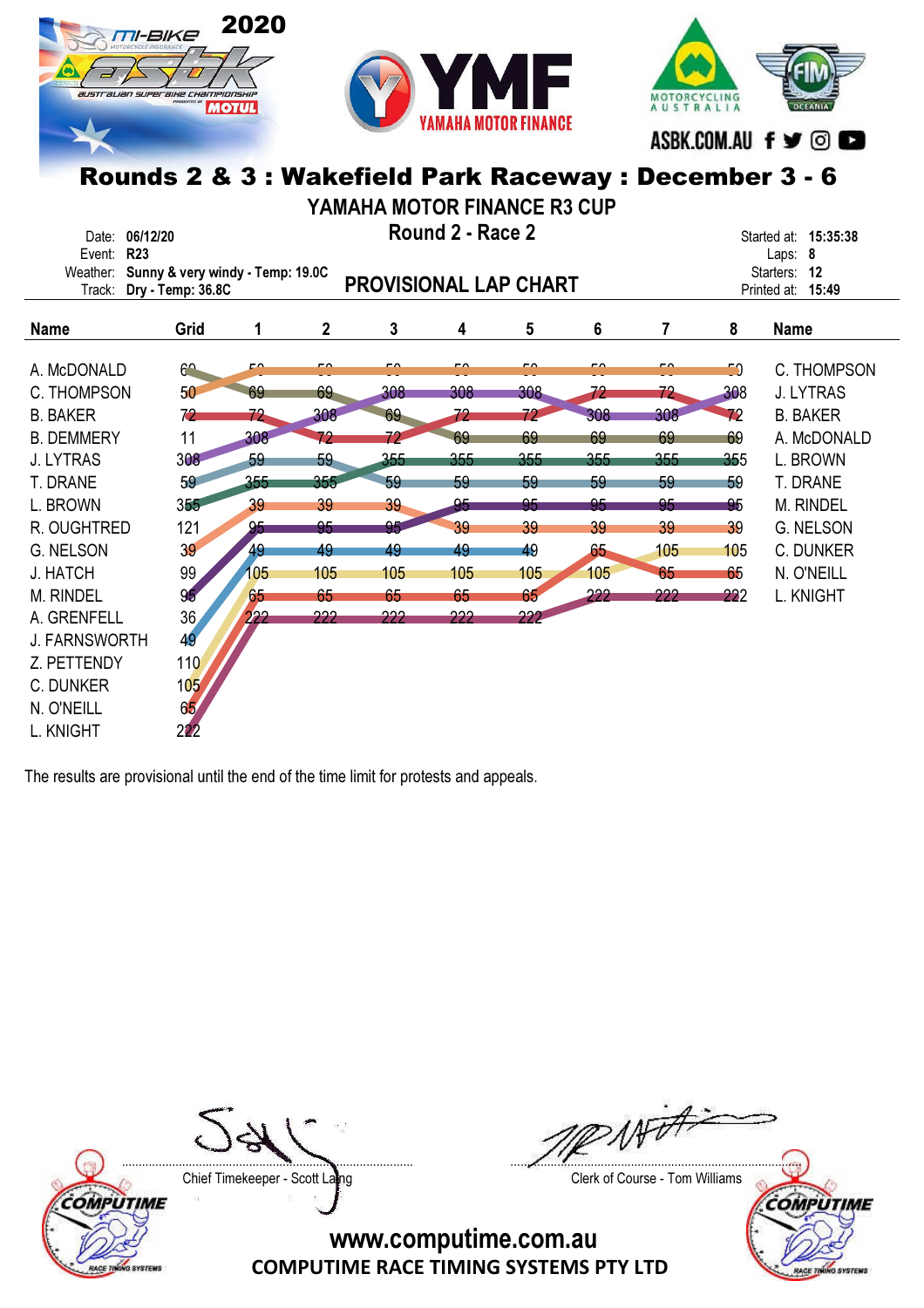



MOTORCYCLING<br>AUSTRALIA ASBK.COM.AU f ♥ © ■

### Rounds 2 & 3 : Wakefield Park Raceway : December 3 - 6

YAMAHA MOTOR FINANCE R3 CUP

|     | Date:<br>Event:<br>Weather:<br>Track: | 06/12/20<br><b>R23</b><br>Sunny & very windy - Temp: 19.0C<br>Dry - Temp: 36.8C |        |                  | Round 2 - Race 2 | PROVISIONAL BEST PARTIAL TIMES |        |                   | 15:35:38<br>Started at:<br>8<br>Laps:<br>12<br>Starters:<br>15:49<br>Printed at: |          |
|-----|---------------------------------------|---------------------------------------------------------------------------------|--------|------------------|------------------|--------------------------------|--------|-------------------|----------------------------------------------------------------------------------|----------|
|     | Split 1                               |                                                                                 |        | Split 2          |                  | Split 3                        |        | LAP               |                                                                                  |          |
| Pos | Name                                  |                                                                                 | Time   | Name             | Time             | <b>Name</b>                    | Time   | Name              | Ideal                                                                            | Fastest  |
|     | J. LYTRAS                             |                                                                                 | 18.245 | C. THOMPSON      | 23.775           | <b>B. BAKER</b>                | 24.026 | <b>B. BAKER</b>   | 1:06.200                                                                         | 1:06.272 |
|     | <b>B. BAKER</b>                       |                                                                                 | 18.275 | <b>B. BAKER</b>  | 23.899           | A. McDONALD                    | 24.084 | <b>C. THOMPSO</b> | 1:06.303                                                                         | 1:06.384 |
| 3.  | C. THOMPSON                           |                                                                                 | 18.318 | J. LYTRAS        | 23.907           | <b>J. LYTRAS</b>               | 24.163 | <b>J. LYTRAS</b>  | 1:06.315                                                                         | 1:06.388 |
|     | A. McDONALD                           |                                                                                 | 18.391 | A. McDONALD      | 23.942           | C. THOMPSON                    | 24.210 | A. McDONAL        | 1:06.417                                                                         | 1:06.498 |
| 5   | L. BROWN                              |                                                                                 | 18.451 | T. DRANE         | 24.143           | <b>M. RINDEL</b>               | 24.317 | <b>L. BROWN</b>   | 1:07.096                                                                         | 1:07.139 |
| 6   | G. NELSON                             |                                                                                 | 18.571 | L. BROWN         | 24.282           | L. BROWN                       | 24.363 | <b>T. DRANE</b>   | 1:07.211                                                                         | 1:07.409 |
|     | T. DRANE                              |                                                                                 | 18.584 | <b>G. NELSON</b> | 24.333           | T. DRANE                       | 24.484 | <b>M. RINDEL</b>  | 1:07.626                                                                         | 1:07.781 |
| 8   | FARNSWORTH                            |                                                                                 | 18.603 | <b>M. RINDEL</b> | 24.617           | <b>G. NELSON</b>               | 24.730 | <b>G. NELSON</b>  | 1:07.634                                                                         | 1:07.675 |
| 9   | <b>M. RINDEL</b>                      |                                                                                 | 18.692 | J. FARNSWORTH    | 24.835           | <b>J. FARNSWORTH</b>           | 24.884 | <b>J. FARNSWO</b> | 1:08.322                                                                         | 1:08.452 |
| 10  | C. DUNKER                             |                                                                                 | 19.243 | C. DUNKER        | 25.250           | N. O'NEILL                     | 25.112 | <b>C. DUNKER</b>  | 1:09.609                                                                         | 1:10.318 |
|     | N. O'NEILL                            |                                                                                 | 19.423 | N. O'NEILL       | 25.323           | C. DUNKER                      | 25.116 | N. O'NEILL        | 1:09.858                                                                         | 1:10.289 |
| 12  | L. KNIGHT                             |                                                                                 | 19.694 | L. KNIGHT        | 26.110           | L. KNIGHT                      | 25.897 | <b>L. KNIGHT</b>  | 1:11.701                                                                         | 1:11.815 |

The results are provisional until the end of the time limit for protests and appeals.

Chief Timekeeper - Scott Laing Chief Timekeeper - Scott Laing

COMPUTIME

ACE TINING SYSTEM

AFOFF ....................................................................................... .......................................................................................

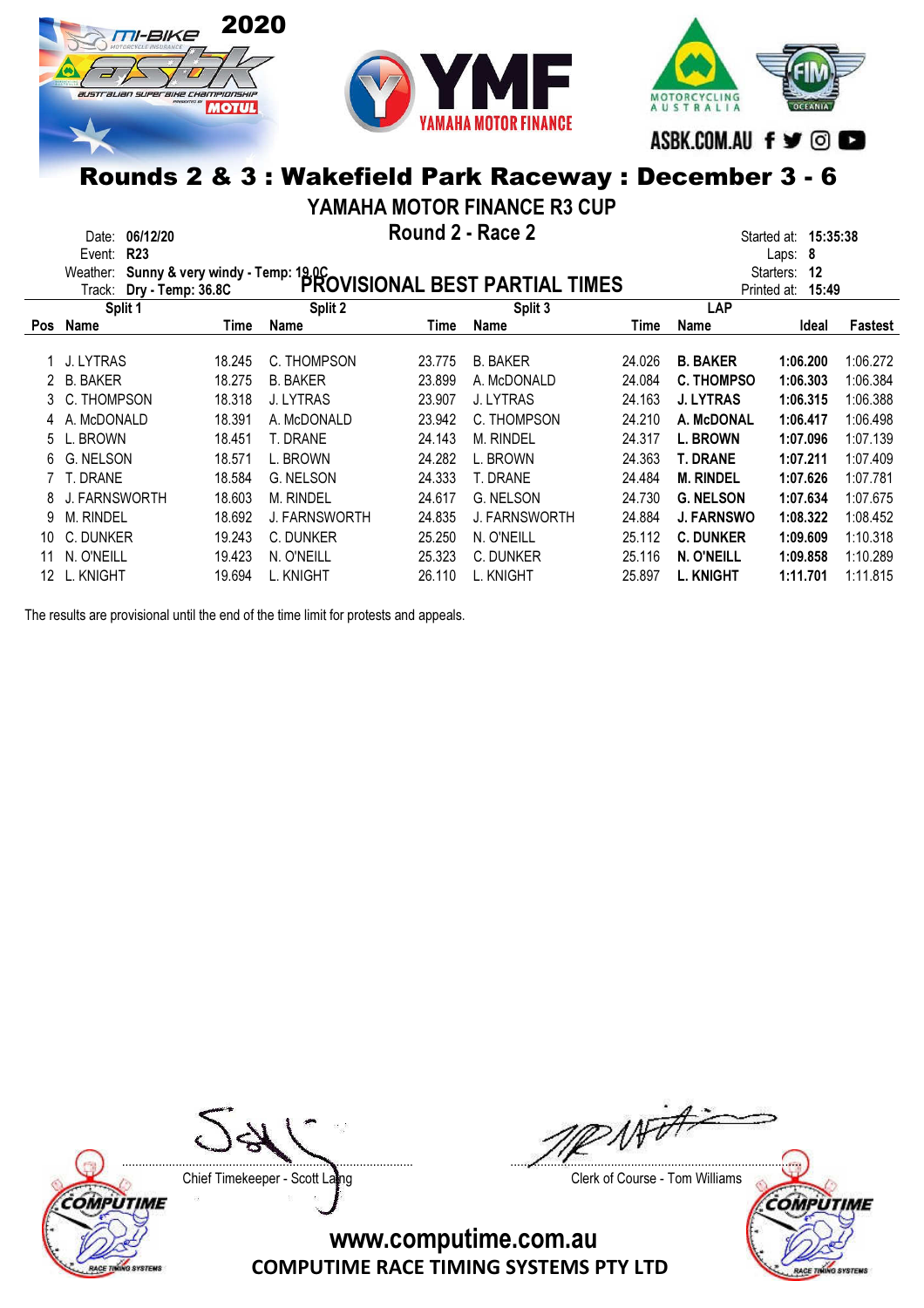



MOTORCYCLING<br>A U S T R A L I A ASBK.COM.AU f ♥ © ■

# Rounds 2 & 3 : Wakefield Park Raceway : December 3 - 6

YAMAHA MOTOR FINANCE R3 CUP

PROVISIONAL ROUND POINTS

#### YAMAHA R3 CUP - ROUND 2

|                |     |                        | Rnd 2  | Rnd 2  |              |
|----------------|-----|------------------------|--------|--------|--------------|
| Pos            | No  | <b>Name</b>            | Race 1 | Race 2 | <b>Total</b> |
|                |     |                        |        |        |              |
| 1              | 308 | John LYTRAS            | 25     | 20     | 45           |
| $\overline{2}$ | 72  | <b>Ben BAKER</b>       | 20     | 18     | 38           |
| $\mathbf{3}$   | 69  | Archie McDONALD        | 18     | 17     | 35           |
| 4              | 355 | Laura BROWN            | 16     | 16     | 32           |
| 5              | 59  | Tom DRANE              | 17     | 15     | 32           |
| 6              | 95  | <b>Matthew RINDEL</b>  | 14     | 14     | 28           |
| 7              | 39  | <b>Glenn NELSON</b>    | 15     | 13     | 28           |
| 8              | 50  | Carter THOMPSON        |        | 25     | 25           |
| 9              | 65  | Nate O'NEILL           | 11     | 11     | 22           |
| 10             | 110 | Zak PETTENDY           | 13     |        | 13           |
| 11             | 105 | <b>Cameron DUNKER</b>  |        | 12     | 12           |
| 12             | 49  | <b>Jake FARNSWORTH</b> | 12     |        | 12           |
| 13             | 222 | Lincoln KNIGHT         |        | 10     | 10           |
|                |     |                        |        |        |              |

Chief Timekeeper - Scott Laing Chief Timekeeper - Scott Laing



....................................................................................... .......................................................................................

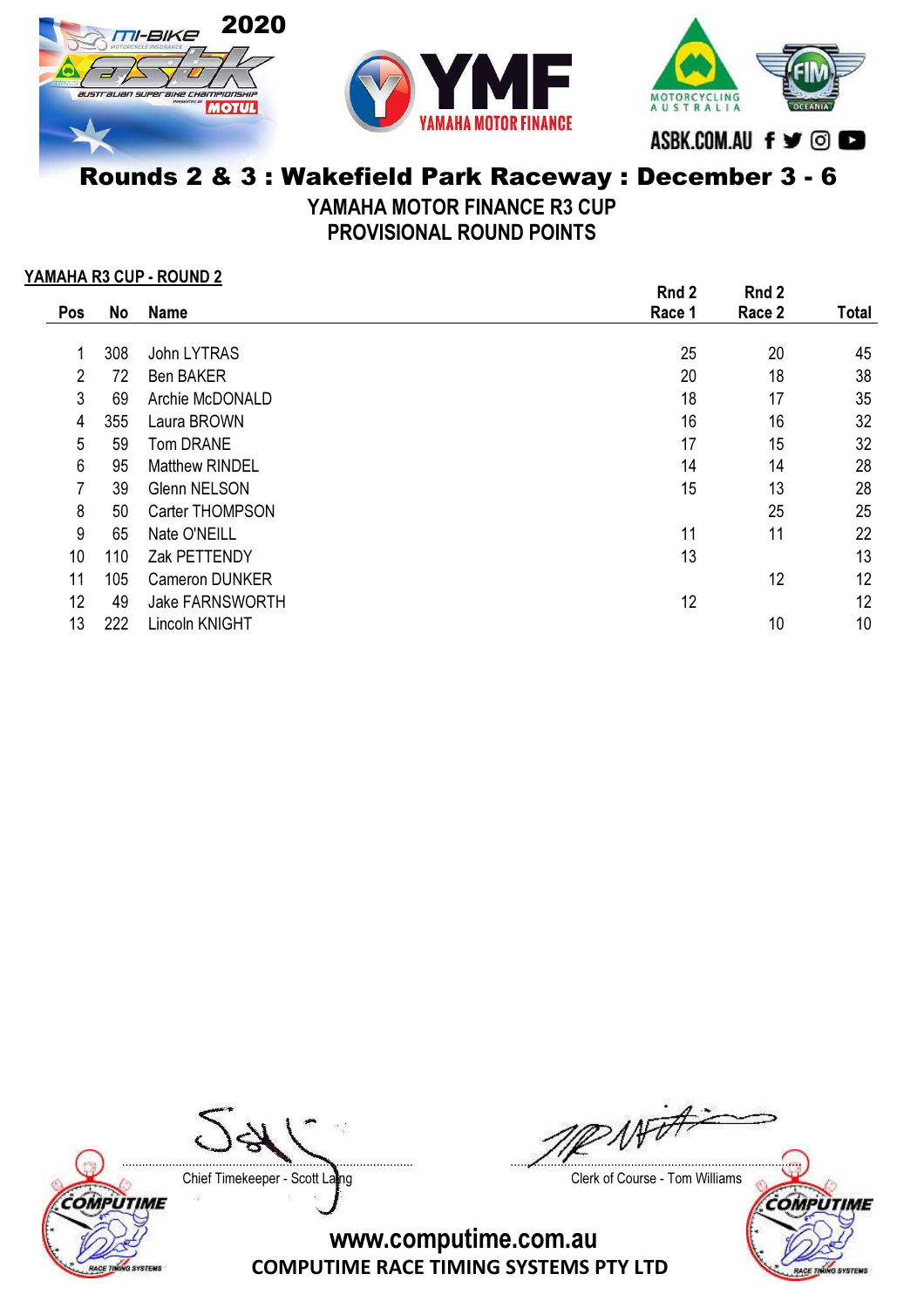





### Rounds 2 & 3 : Wakefield Park Raceway : December 3 - 6

YAMAHA MOTOR FINANCE R3 CUP PROVISIONAL FINAL SERIES POINTS

#### YAMAHA R3 CUP - ROUND 2

|                |     |                        | Rnd 1 | Rnd 2  | Rnd 2  |              |
|----------------|-----|------------------------|-------|--------|--------|--------------|
| Pos            | No  | <b>Name</b>            | Wfld  | Race 1 | Race 2 | <b>Total</b> |
|                |     |                        |       |        |        |              |
| 1              | 50  | Carter THOMPSON        | 75    |        | 25     | 100          |
| $\overline{2}$ | 308 | John LYTRAS            | 54    | 25     | 20     | 99           |
| 3              | 69  | Archie McDONALD        | 58    | 18     | 17     | 93           |
| 4              | 72  | <b>Ben BAKER</b>       | 53    | 20     | 18     | 91           |
| 5              | 59  | <b>Tom DRANE</b>       | 43    | 17     | 15     | 75           |
| 6              | 355 | Laura BROWN            | 38    | 16     | 16     | 70           |
| 7              | 39  | <b>Glenn NELSON</b>    | 33    | 15     | 13     | 61           |
| 8              | 95  | <b>Matthew RINDEL</b>  | 30    | 14     | 14     | 58           |
| 9              | 68  | Luke POWER             | 43    |        |        | 43           |
| 10             | 65  | Nate O'NEILL           | 16    | 11     | 11     | 38           |
| 11             | 11  | <b>Brandon DEMMERY</b> | 35    |        |        | 35           |
| 12             | 105 | Cameron DUNKER         | 20    |        | 12     | 32           |
| 13             | 99  | Jacob HATCH            | 31    |        |        | 31           |
| 14             | 121 | Reece OUGHTRED         | 31    |        |        | 31           |
| 15             | 36  | Angus GRENFELL         | 31    |        |        | 31           |
| 16             | 49  | Jake FARNSWORTH        | 18    | 12     |        | 30           |
| 17             | 110 | Zak PETTENDY           | 13    | 13     |        | 26           |
| 18             | 222 | Lincoln KNIGHT         | 11    |        | 10     | 21           |

Chief Timekeeper - Scott Laing Chief Timekeeper - Scott Laing

COMPUTIME

RACE TINING SYSTEMS

....................................................................................... .......................................................................................